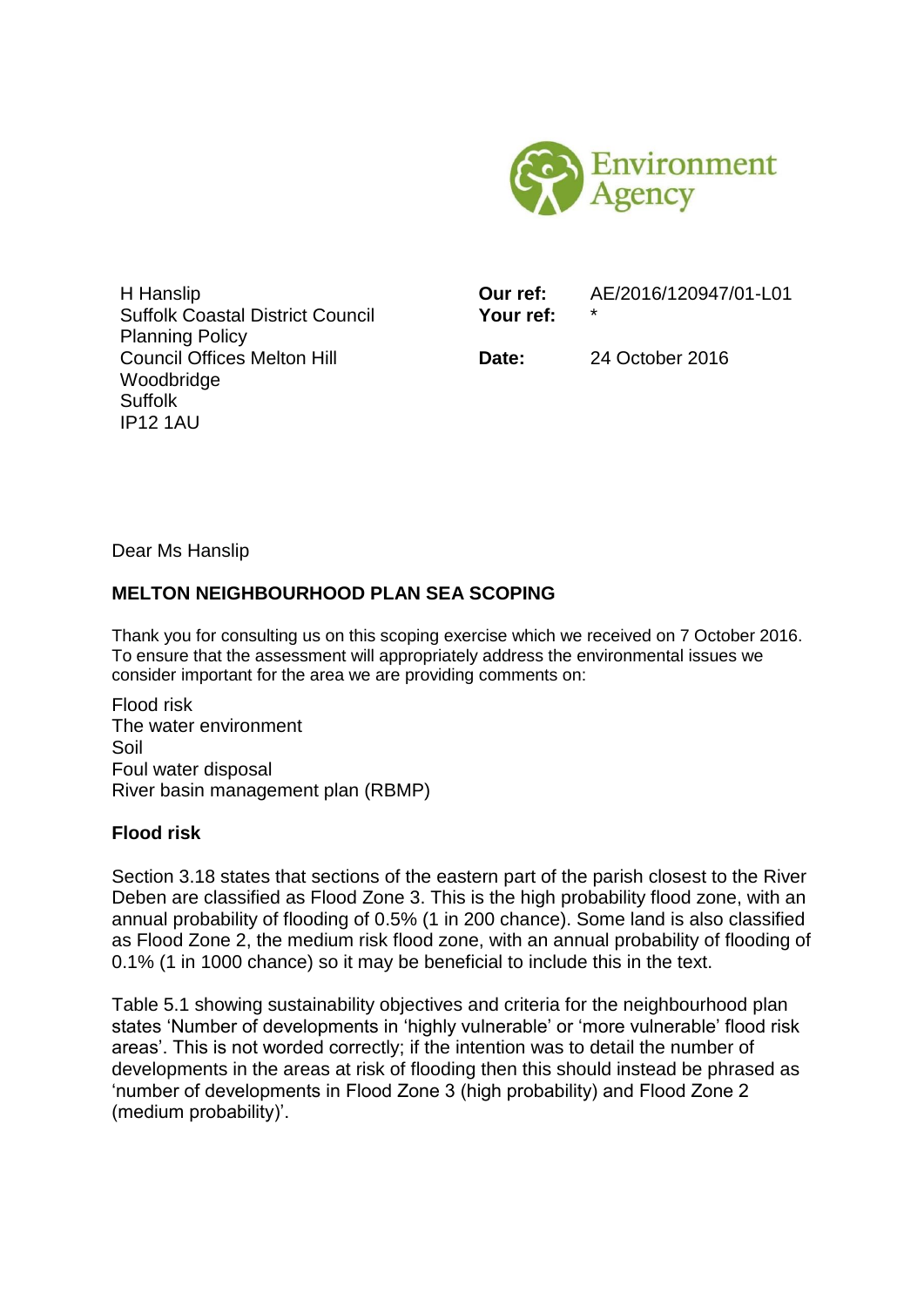Or if the intention was to look at the number of 'highly vulnerable' developments (e.g. police stations, residential caravans etc.) and 'more vulnerable' developments (e.g. dwellings, short-let caravans etc.) in flood risk areas then a better wording would be 'number of highly vulnerable and more vulnerable developments in Flood Zone 3 (high probability) and Flood Zone 2 (medium probability)'. The vulnerability of a development is defined in Table 2 in the Planning Practice Guidance [http://planningguidance.communities.gov.uk/blog/guidance/flood-risk-and-coastal](http://planningguidance.communities.gov.uk/blog/guidance/flood-risk-and-coastal-change/flood-zone-and-flood-risk-tables/table-2-flood-risk-vulnerability-classification/)[change/flood-zone-and-flood-risk-tables/table-2-flood-risk-vulnerability-classification/](http://planningguidance.communities.gov.uk/blog/guidance/flood-risk-and-coastal-change/flood-zone-and-flood-risk-tables/table-2-flood-risk-vulnerability-classification/)

Melton is protected from tidal flooding by flood defences along the River Deben. However over time the flood levels will rise with the impacts of climate change, so the defences would not offer the same standard of protection. Consequently in the future the defences are likely to need to be improved and raised. This may require the defence to be widened, so it will be important to ensure that future development or activities do not restrict our ability to do this. It is also important to maintain our maintenance and repair access to the flood defence assets. Development that encroaches this access may not secure and permit for flood defence activities.

It would be beneficial if future development in Melton could contribute to the funding of future improvements to the flood defences on the River Deben.

As there are areas at risk of surface water flooding in Melton we recommend that you consult with the Lead Local Flood Authority Suffolk County Council.

### **The water environment**

The section entitled "Water," page 19 and following may wish to make reference to the south of the area being situated over a Source Protection Zone 2 and across the whole area Principle and Unproductive Aquifers. These features will require future developments to put in place measures to protect the water environment.

### **Soil**

Section 3.23 may wish to make reference to the area being a Nitrate Vulnerable Zone.

### **Foul water disposal**

Development that proposes to dispose of foul water to the existing sewer network will increase the discharge loading from the receiving sewage treatment works which may have an adverse impact on the consented permit and subsequent water quality issues.

#### **River basin management plan**

Reference to the Anglian RBMP should be updated to refer to the latest information, data sets and targets, February 2016,

[https://www.gov.uk/government/publications/anglian-river-basin-district-river-basin](https://www.gov.uk/government/publications/anglian-river-basin-district-river-basin-management-plan)[management-plan](https://www.gov.uk/government/publications/anglian-river-basin-district-river-basin-management-plan)